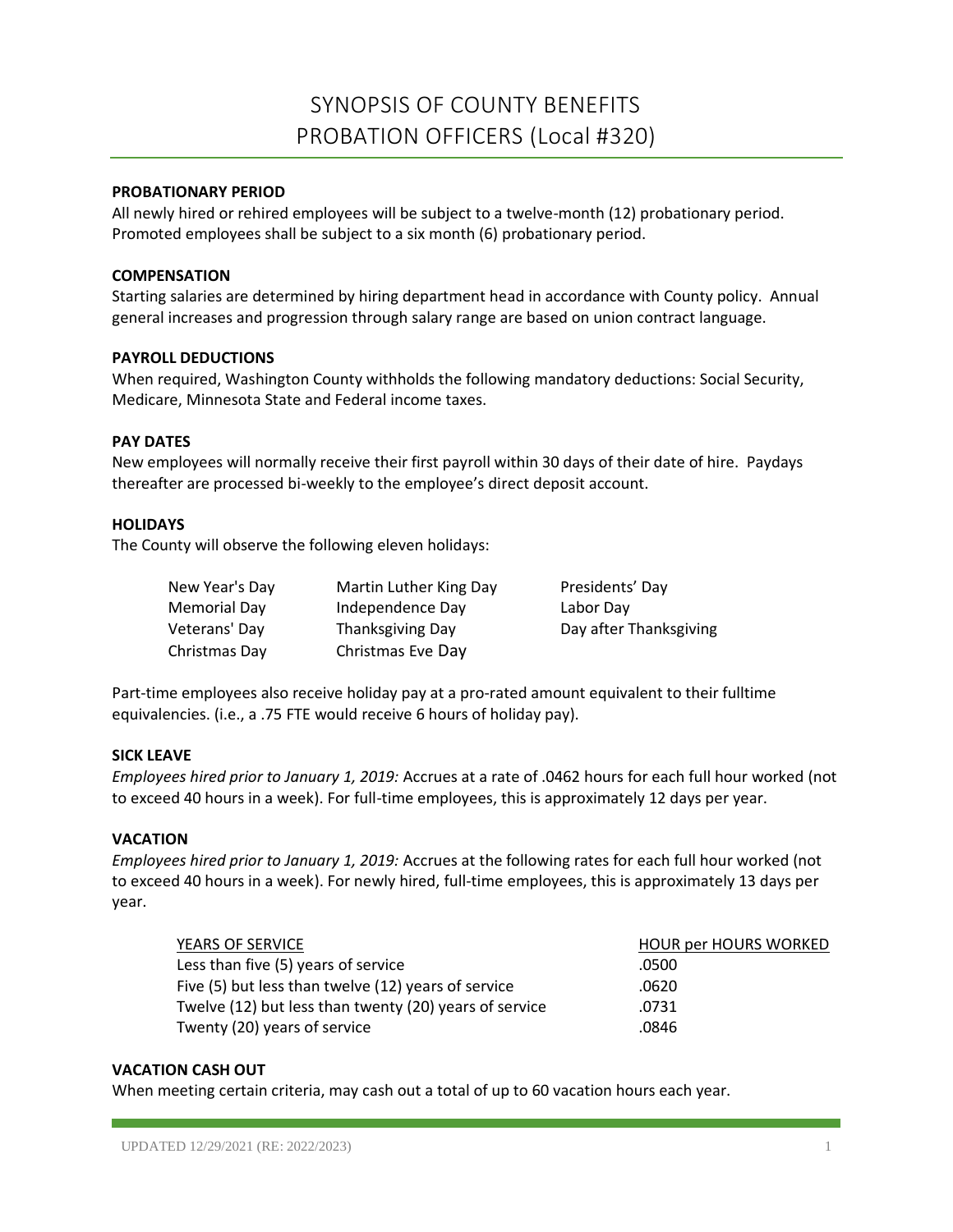Click *[here](https://washnet.co.washington.mn.us/depts/hr/labagre/IntraCon/Teamsters%20(Probation%20Officers)%20Contract.pdf)* to access your Labor Contract for additional information on Sick Leave and Vacation.

# **PTO – PAID TIME OFF PLAN Employees hired January 1, 2019 and after:**

| YEARS OF SERVICE                    | ANNUAL ACCRUAL    |
|-------------------------------------|-------------------|
| Less than 5 years of service        | 168 hours/21 days |
| Completed 5 years but less than 10  | 192 hours/24 days |
| Completed 10 years but less than 15 | 216 hours/27 days |
| Completed 15 years but less than 20 | 240 hours/30 days |
| Completed 20 years of service       | 288 hours/36 days |

A part-time employee accrues on pro-rated basis.

# **PTO CASH OUT**

Employees may elect to cash out up to 90 hours of PTO annually, subject to IRS regulations and in accordance with County policy.

Click *[here](https://washnet.co.washington.mn.us/depts/hr/labagre/IntraCon/Teamsters%20(Probation%20Officers)%20Contract.pdf)* to access your Labor Contract for additional information.

# **INSURANCE BENEFITS PROGRAM**

The County's Cafeteria Benefit Plan gives employees an opportunity to design a benefit package that fits their personal needs and goals. Employees whose FTE is .50 or greater are eligible to participate in all insurance benefits.

Some benefits have been negotiated via the collective bargaining agreement:

- Basic life in the amount of \$35,000 is provided at no cost to the employee.
- Accidental Death and Dismemberment (AD&D) coverage is not provided under this contract.
- Long Term Disability (LTD) at a 60% income replacement level to a \$2,500 per month maximum benefit is provided at no cost to the employee.

Please refer to the Design your Benefits booklet for additional information regarding your benefit offerings, available at WashNet under Human Resources/Benefits or click *[here](https://washnet.co.washington.mn.us/depts/hr/benefits2/Shared%20Documents/CurrentBenefitBook.pdf?csf=1&e=CmQiSr)*.

## **COUNTY-PROVIDED FLEX CREDITS**

The County provides \$70.00 per month toward the purchase of benefits to employees whose full-time equivalency is .50 FTE or above.

## **RETIREMENT PROGRAMS**

PERA: Public Employee Retirement Association Participation in PERA is mandatory, automatic and contributions are based on your position and the associated plan.

| PERA PLAN   | <b>COUNTY CONTRIBUTION</b> |
|-------------|----------------------------|
| Coordinated | 7.5% of salary             |

**EMPLOYEE CONTRIBUTION** 6.5% of salary

## SECTION 457(b) DEFERRED COMPENSATION PLAN

Washington County offers two §457(b) voluntary deferred compensation plans through payroll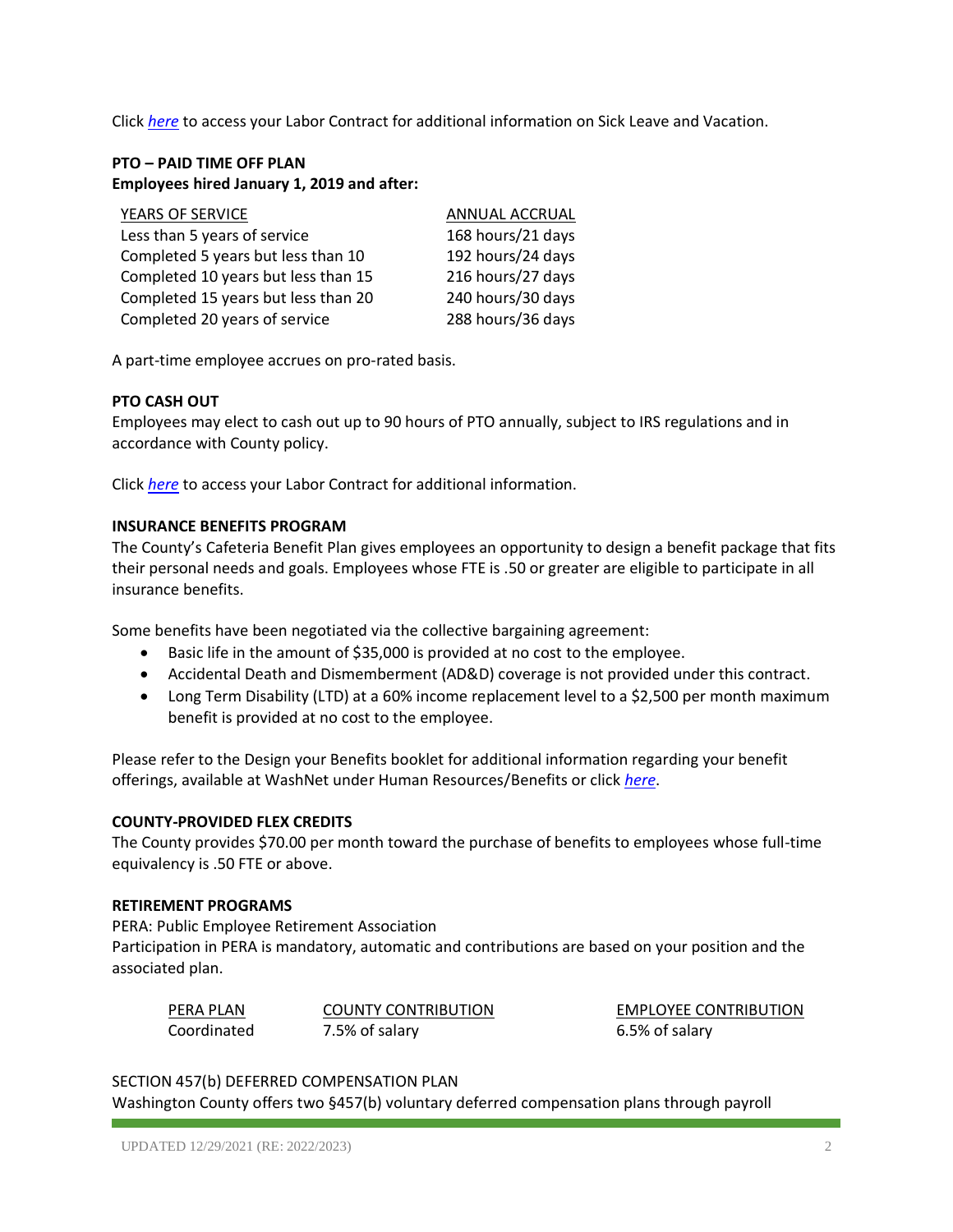deductions on a pre-tax and/or post-tax basis: MNDCP and Nationwide.

# POST EMPLOYMENT HEALTH CARE SAVINGS PLAN

Participation in the Post Employment Health Care Savings Plan (HCSP) is required. The HCSP is an employer-sponsored program that allows employees to save money, tax-free, to use upon termination of employment to pay for eligible health care expenses. Assets in the account will accumulate tax-free, and since payouts are used for approved health care expenses, they will remain tax free. This program is offered through the Minnesota State Retirement System (MSRS).

Employees will contribute to their individual HCSPs as follows:

- PTO hours over 475 as of December 1st
- Upon separation with at least 10 years of employment all eligible Extended Sick Leave Hours (25% of total remaining hours with a maximum of \$4,500 if resigning or \$8,500 if retiring)
- Employees with separate vacation and sick time upon separation with at least 10 years of employment – all eligible Sick Leave Hours (50% of total remaining hours with a maximum of \$4,500 if resigning or \$8,500 if retiring)

# **PUBLIC SERVICE LOAN FORGIVENESS (Federal Direct Loan) FOR INCOME-DRIVEN REPAYMENT PLANS**

Washington County qualifies as a "public service organization" to help you qualify for this partial student loan forgiveness program. [www.StudentAid.gov/publicservice.](http://www.studentaid.gov/publicservice)

# **LEARNING PARTNERSHIPS**

Washington County has partnered with the following to offer tuition discounts for county employees for select programs and professional development opportunities:

- Bethel University To learn more about Bethel admissions and apply, <https://www.bethel.edu/admissions/>
- Concordia University To learn more about the accelerated cohort-driven programs eligible for this scholarship. [https://info.online.csp.edu/partnerships/?utm\\_source=ELSEvent&utm\\_medium=intranet&utm\\_ca](https://info.online.csp.edu/partnerships/?utm_source=ELSEvent&utm_medium=intranet&utm_campaign=Washington%20County&utm_term=ltw&utm_content=MBA) [mpaign=Washington%20County&utm\\_term=ltw&utm\\_content=MBA](https://info.online.csp.edu/partnerships/?utm_source=ELSEvent&utm_medium=intranet&utm_campaign=Washington%20County&utm_term=ltw&utm_content=MBA)
- Hamline University For more information on Hamline University Learning Partner Benefits visit <http://www.hamline.edu/business/mpa/scholarships/learning-partner>
- St. Catherine University For more information on St. Catherine University Partner Benefits visit <https://www.stkate.edu/admission-and-aid/corporate-partner-scholarships>
- St. Mary's University For more information on St. Mary's University Partner Benefits visit <https://www.smumn.edu/admission>